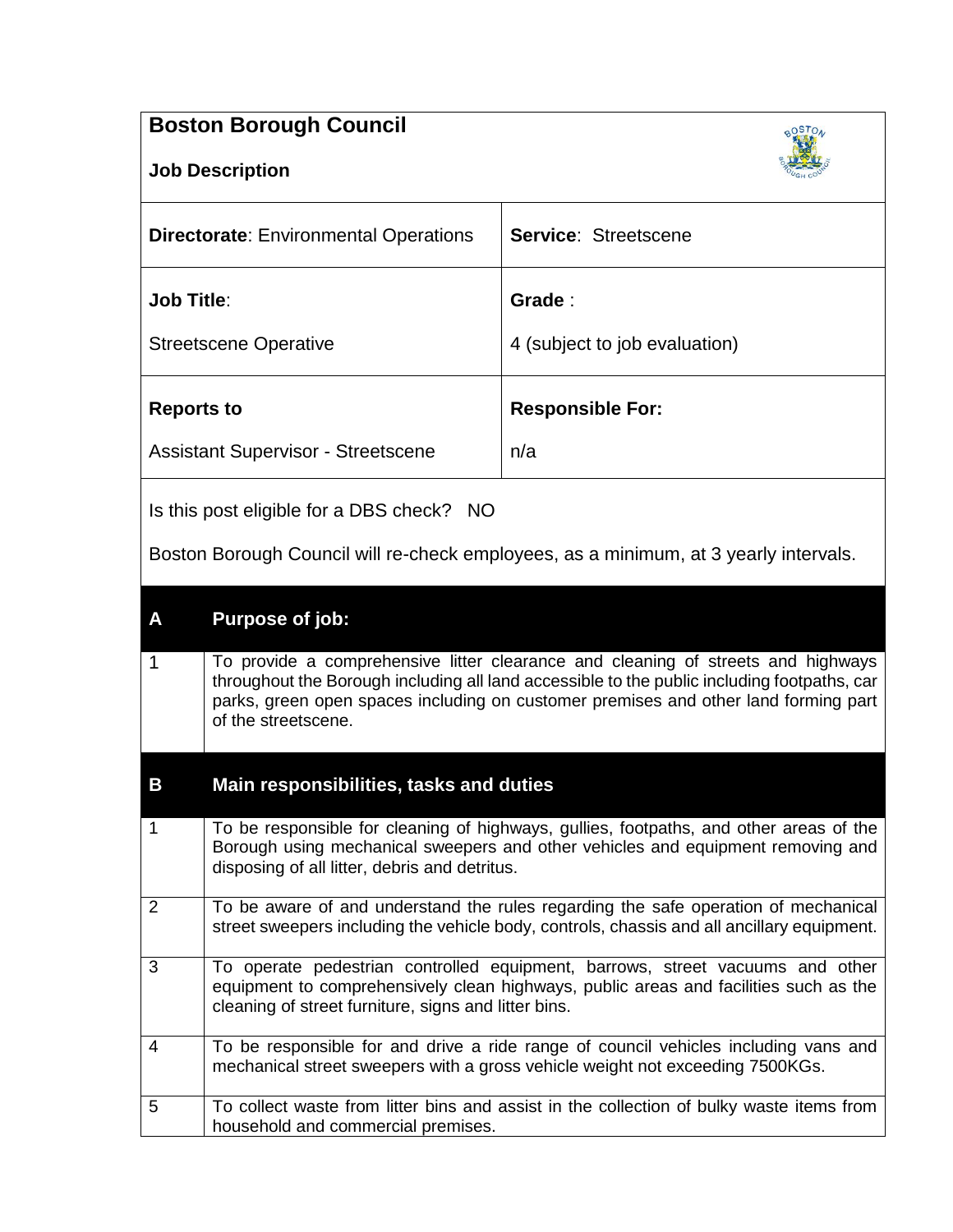| $6\phantom{1}$ | To provide a cleaning service following outdoor markets, including emptying of litter bins<br>and assist in special occasions such as May Fair, Christmas Markets and Memorial<br>events etc.                                                                                               |  |  |  |
|----------------|---------------------------------------------------------------------------------------------------------------------------------------------------------------------------------------------------------------------------------------------------------------------------------------------|--|--|--|
| $\overline{7}$ | To adhere to the health and safety policy and follow all safe systems of work, risk<br>assessments, including understanding the COSHH relating to cleaning materials used<br>and to wear all personal protective equipment as required.                                                     |  |  |  |
| 8              | To ensure that members of the public are treated courteously at all times and act as an<br>Ambassador for the Council, being a point of contact and signpost the public having<br>general Council enquiries.                                                                                |  |  |  |
| 9              | To report any instances relating to the safety of the operation including damage of fixtures<br>and furniture or the failure of appliances or machinery used in cleansing.                                                                                                                  |  |  |  |
| 10             | To work a shift system providing a 7 day service including weekends and bank holidays<br>including, as required, outside of normal working hours.                                                                                                                                           |  |  |  |
| 11             | To adhere to all regulations regarding the tipping of the wastes contained in the vehicle<br>at the appropriate site(s).                                                                                                                                                                    |  |  |  |
| 12             | To adhere to all safe systems of work, risk assessments, paperwork (i.e. Driver's daily<br>Log/Vehicle Inspection Reports) and loading constraints relating to the vehicle or<br>equipment as required including reporting of faults, damage or defects promptly using<br>relevant systems. |  |  |  |
| 13             | To attend staff meetings, training courses as required.                                                                                                                                                                                                                                     |  |  |  |
| C              | Knowledge and skills                                                                                                                                                                                                                                                                        |  |  |  |
| 1              | Knowledge - Essential                                                                                                                                                                                                                                                                       |  |  |  |
|                | Driver Licence with Category C1 (rigid motor vehicle exceeding 3500KG but not<br>exceeding 7500KG).                                                                                                                                                                                         |  |  |  |
|                | Drivers Certificate of Professional Competence (CPC). Candidates MUST hold<br>٠<br>a valid Driver CPC Qualification Card (DQC) and must complete a minimum of<br>35 hours periodic training every 5 years.                                                                                  |  |  |  |
|                | Good general education, including a good standard of literacy and numeracy.                                                                                                                                                                                                                 |  |  |  |
|                | Ability to follow maps and local knowledge of Boston & district streets.                                                                                                                                                                                                                    |  |  |  |
|                | Ability to work to deadlines.                                                                                                                                                                                                                                                               |  |  |  |
|                | Knowledge - Desirable                                                                                                                                                                                                                                                                       |  |  |  |
|                | Certificate of competence in the safe operation of mechanical street sweepers.                                                                                                                                                                                                              |  |  |  |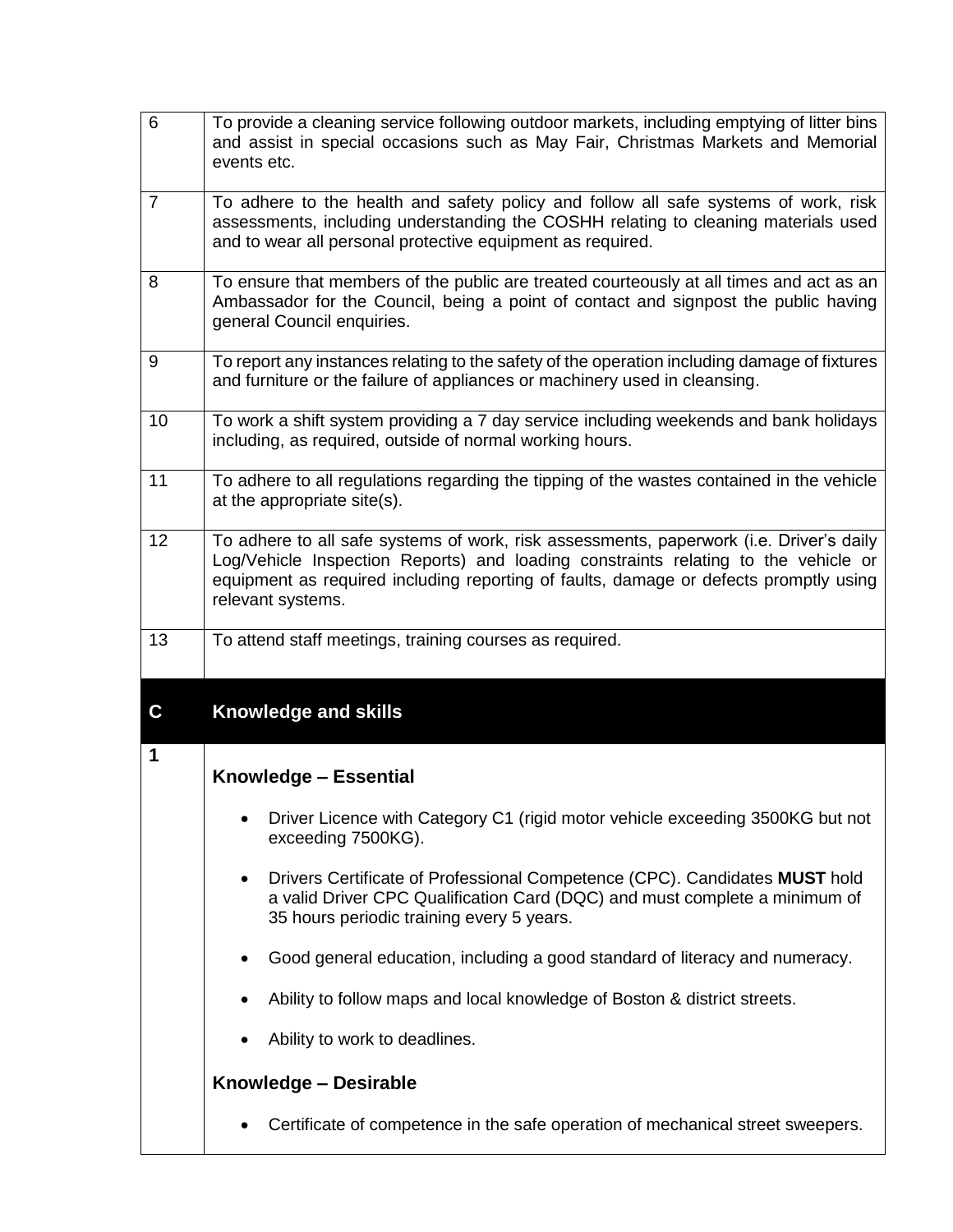|                         | Similar experience within a local authority or private contractor.<br>$\bullet$                                                                                                                               |  |  |  |
|-------------------------|---------------------------------------------------------------------------------------------------------------------------------------------------------------------------------------------------------------|--|--|--|
|                         | NVQ Level 2 in Waste Management operations or equivalent.                                                                                                                                                     |  |  |  |
| $\boldsymbol{2}$        | <b>Interpersonal Skills - Essential</b>                                                                                                                                                                       |  |  |  |
|                         | Good attitude to customer care, with tact and diplomacy when interacting with<br>members of the public.                                                                                                       |  |  |  |
|                         | Ability to work on own initiative.                                                                                                                                                                            |  |  |  |
|                         | Enthusiastic & conscientious.                                                                                                                                                                                 |  |  |  |
|                         | Ability to work effectively within small team.                                                                                                                                                                |  |  |  |
| 3                       | <b>Mental Skills - Essential</b>                                                                                                                                                                              |  |  |  |
|                         | Desire to learn new skills, undertaking required training.                                                                                                                                                    |  |  |  |
|                         | Ability to solve simple problems.                                                                                                                                                                             |  |  |  |
|                         | Ability to work accurately.                                                                                                                                                                                   |  |  |  |
|                         | Able to work with minimum supervision.                                                                                                                                                                        |  |  |  |
|                         | Ability to use computerised technology to support the work of the crew.                                                                                                                                       |  |  |  |
| $\overline{\mathbf{4}}$ | <b>Physical Skills - Essential</b>                                                                                                                                                                            |  |  |  |
|                         | Physically capable of undertaking this manual role.                                                                                                                                                           |  |  |  |
|                         | Driving a vehicle that requires the driver to hold a Category C1 drivers licence,<br>precision required for maneuvering.                                                                                      |  |  |  |
|                         | Dexterity is essential, as are co-ordination or sensory skills as there is some<br>demand for precision in use of these skills.                                                                               |  |  |  |
| D                       | <b>RESPONSIBILITIES</b>                                                                                                                                                                                       |  |  |  |
| 1                       | For supervision                                                                                                                                                                                               |  |  |  |
|                         | n/a - no formal responsibility for supervision of people with the exception of<br>covering for a refuse driver where the post holder will be responsible for the<br>safety, conduct and behavior of the crew. |  |  |  |

L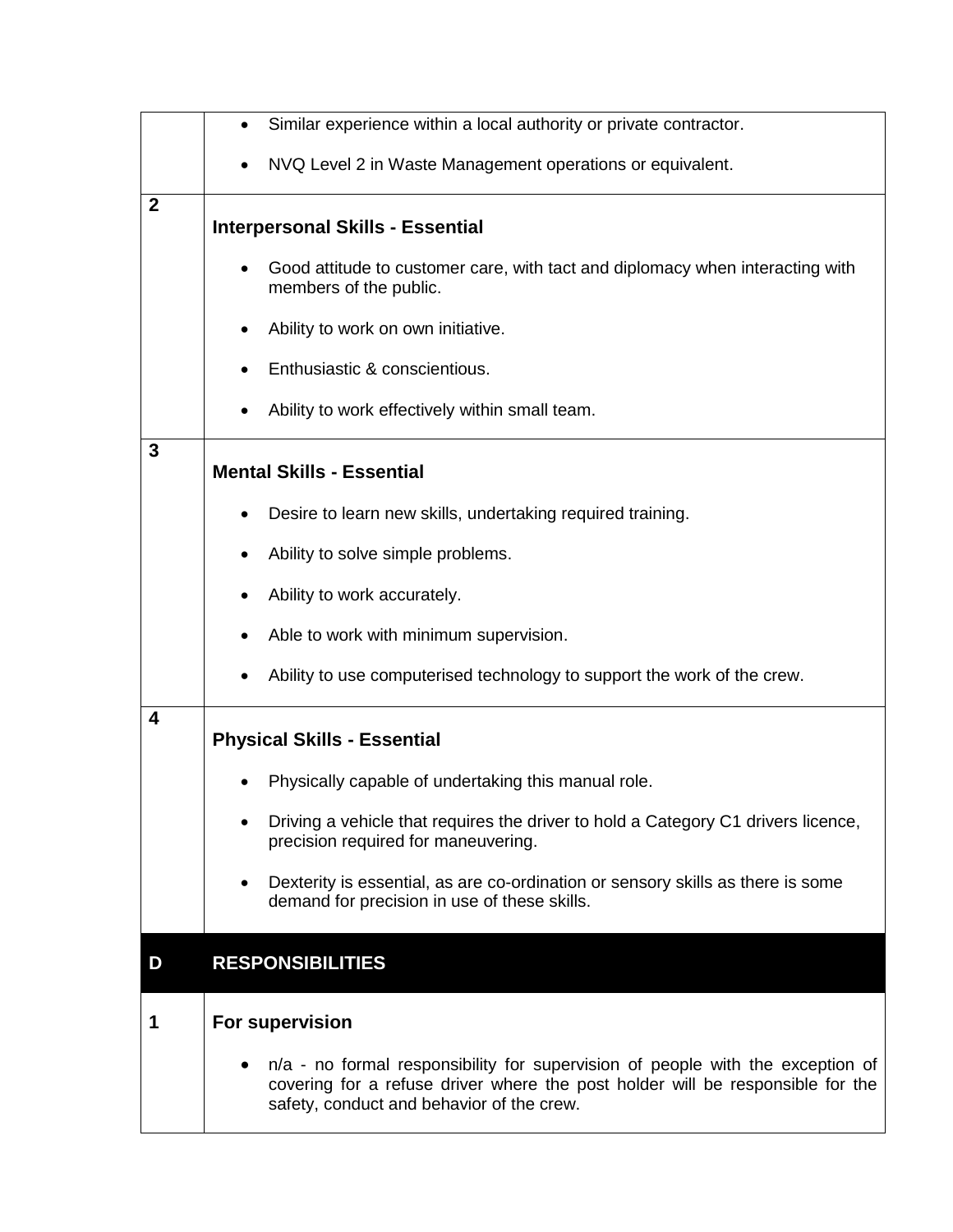| $\mathbf 2$ | For people                                                                                                                                                                                   |  |  |  |
|-------------|----------------------------------------------------------------------------------------------------------------------------------------------------------------------------------------------|--|--|--|
|             | An understanding of the responsibility for safeguarding and promoting the welfare<br>of children is required.                                                                                |  |  |  |
|             | Must be prepared to undertake safeguarding, disability, equality and diversity<br>$\bullet$<br>training.                                                                                     |  |  |  |
|             | This job involves some direct impact on the well-being of individual, or groups of<br>people through undertaking tasks which directly benefit them – e.g. collection of<br>refuse/recycling. |  |  |  |
| 3           | <b>For financial resources</b>                                                                                                                                                               |  |  |  |
|             | $n/a$ – no direct responsibility for financial resources.<br>$\bullet$                                                                                                                       |  |  |  |
| 4           | For physical resources                                                                                                                                                                       |  |  |  |
|             | The job involves regular careful use of very expensive equipment (mechanical<br>street sweepers).                                                                                            |  |  |  |
| Ε           | <b>Work environment and demands</b>                                                                                                                                                          |  |  |  |
| 1           | <b>Work demands - essential</b>                                                                                                                                                              |  |  |  |
|             | Ability to work a rota shift system for normal hours, weekend working, bank<br>holidays and out of normal hours as required.                                                                 |  |  |  |
| $\mathbf 2$ | <b>Physical Demands</b>                                                                                                                                                                      |  |  |  |
|             | The role involves pushing/pulling of moderate to heavy weights, it is essential that<br>the postholder is capable of this.                                                                   |  |  |  |
| 3           | <b>Working conditions</b>                                                                                                                                                                    |  |  |  |
|             | The job involves some exposure to disagreeable, unpleasant or hazardous<br>environmental working conditions and/or people related behavior.                                                  |  |  |  |
| F           | <b>Other</b>                                                                                                                                                                                 |  |  |  |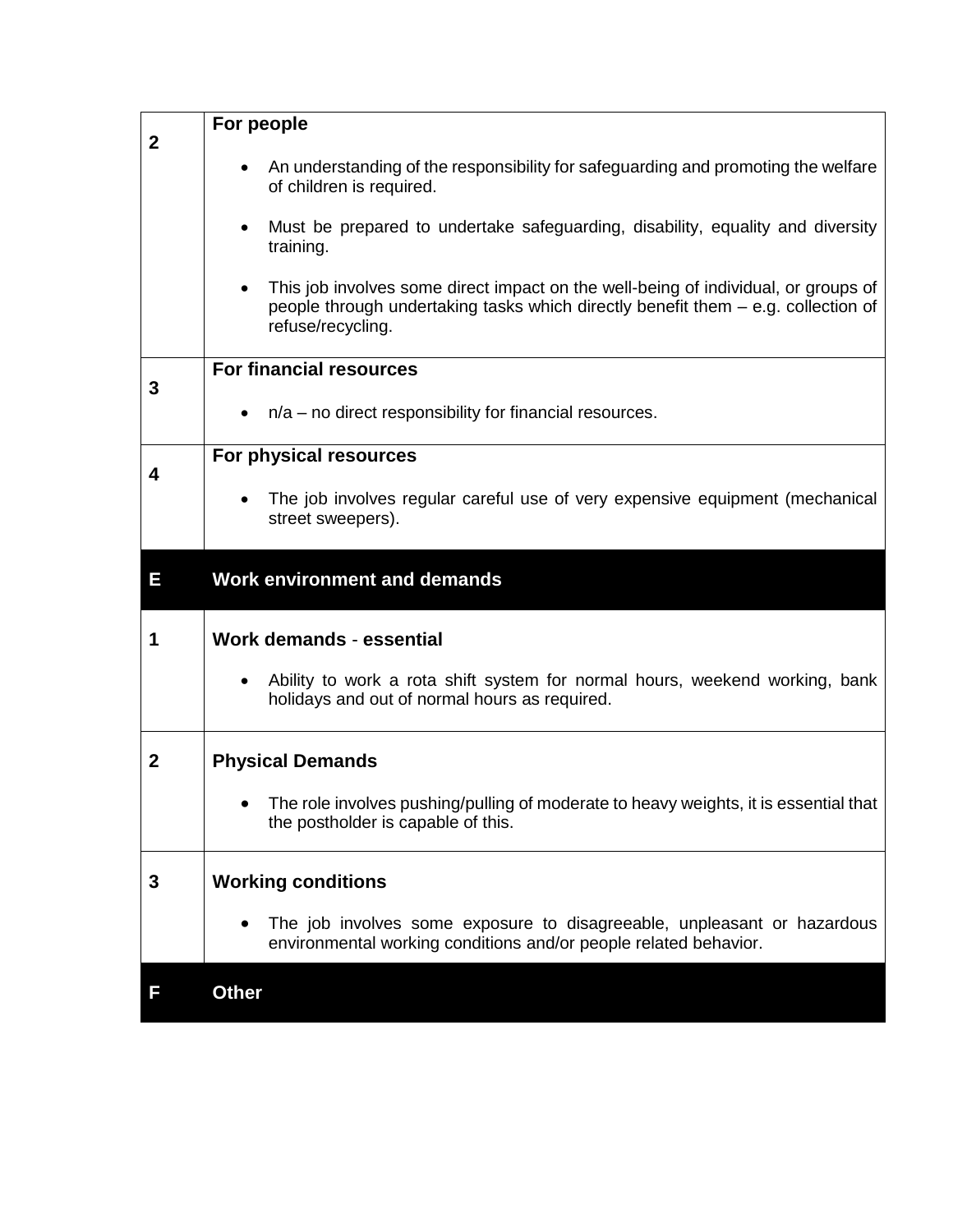| 1                | The duties and responsibilities in this job description are not exhaustive. The post holder<br>may be required to undertake other duties that may be required from time to time within<br>the general scope of the post. Any such duties should not substantially change the<br>general character of the post. Duties and responsibilities outside of the general scope of<br>this grade of post will be with the consent of the post holder with the exception of those<br>required at such a time when the Emergency or Business Continuity Plan is invoked<br>during a genuine emergency situation where staff may be required to undertake work<br>outside of their normal duties without prior consultation.                                                                                                                                                                                                                                                                                                                                                                                                                 |  |  |
|------------------|-----------------------------------------------------------------------------------------------------------------------------------------------------------------------------------------------------------------------------------------------------------------------------------------------------------------------------------------------------------------------------------------------------------------------------------------------------------------------------------------------------------------------------------------------------------------------------------------------------------------------------------------------------------------------------------------------------------------------------------------------------------------------------------------------------------------------------------------------------------------------------------------------------------------------------------------------------------------------------------------------------------------------------------------------------------------------------------------------------------------------------------|--|--|
| $\boldsymbol{2}$ | <b>Equal opportunities</b>                                                                                                                                                                                                                                                                                                                                                                                                                                                                                                                                                                                                                                                                                                                                                                                                                                                                                                                                                                                                                                                                                                        |  |  |
|                  | The post holder is required to carry out the duties in accordance with Council Equal<br>Opportunities policies.                                                                                                                                                                                                                                                                                                                                                                                                                                                                                                                                                                                                                                                                                                                                                                                                                                                                                                                                                                                                                   |  |  |
| 3                | <b>Health and safety</b>                                                                                                                                                                                                                                                                                                                                                                                                                                                                                                                                                                                                                                                                                                                                                                                                                                                                                                                                                                                                                                                                                                          |  |  |
|                  | The post holder is required to carry out the duties in accordance with the Council Health<br>and Safety policies and procedures.                                                                                                                                                                                                                                                                                                                                                                                                                                                                                                                                                                                                                                                                                                                                                                                                                                                                                                                                                                                                  |  |  |
|                  | All employees have a duty to take reasonable care for their own Health & Safety and that<br>of others. In particular they must:                                                                                                                                                                                                                                                                                                                                                                                                                                                                                                                                                                                                                                                                                                                                                                                                                                                                                                                                                                                                   |  |  |
|                  | Carry out all work in the prescribed manner and ensure that they follow training,<br>٠<br>information and instruction provided<br>Use equipment correctly at all times<br>$\bullet$<br>Wear or use personal protective equipment provided<br>$\bullet$<br>Report all unsafe acts, conditions, accidents or near misses<br>$\bullet$<br>Suggest methods of eliminating hazards and reducing potential risks<br>$\bullet$<br>Co-operate in the investigation of accidents with the objective of introducing<br>$\bullet$<br>methods to prevent a reoccurrence<br>Take part in risk assessments, workplace inspections, safety tours and audits<br>$\bullet$<br>when necessary<br>Observe safe systems and methods of working at all times, avoid taking short<br>$\bullet$<br>cuts or improvising which may give rise to unnecessary risks<br>To undertake such health surveillance, at the cost of the Council, as may be<br>required. This may be identified by risk assessments or be a statutory provision such as<br>those within the Health and Safety at Work Act 1974 and The Control of Noise at Work<br>Regulations 2005. |  |  |
| 4                | <b>Health Surveillance</b>                                                                                                                                                                                                                                                                                                                                                                                                                                                                                                                                                                                                                                                                                                                                                                                                                                                                                                                                                                                                                                                                                                        |  |  |
|                  | Employees are required to undertake such health surveillance, at the cost of the Council,<br>as may be required. This may be identified by risk assessments or be a statutory<br>provision such as those within the Health and Safety at Work Act 1974 and The Control<br>of Noise at Work Regulations 2005.                                                                                                                                                                                                                                                                                                                                                                                                                                                                                                                                                                                                                                                                                                                                                                                                                      |  |  |
| 5                | <b>Conduct</b>                                                                                                                                                                                                                                                                                                                                                                                                                                                                                                                                                                                                                                                                                                                                                                                                                                                                                                                                                                                                                                                                                                                    |  |  |
|                  | The public are entitled to expect the highest standards of conduct from all employees<br>who work for Local Government and that their conduct should never be influenced by                                                                                                                                                                                                                                                                                                                                                                                                                                                                                                                                                                                                                                                                                                                                                                                                                                                                                                                                                       |  |  |

┱

٦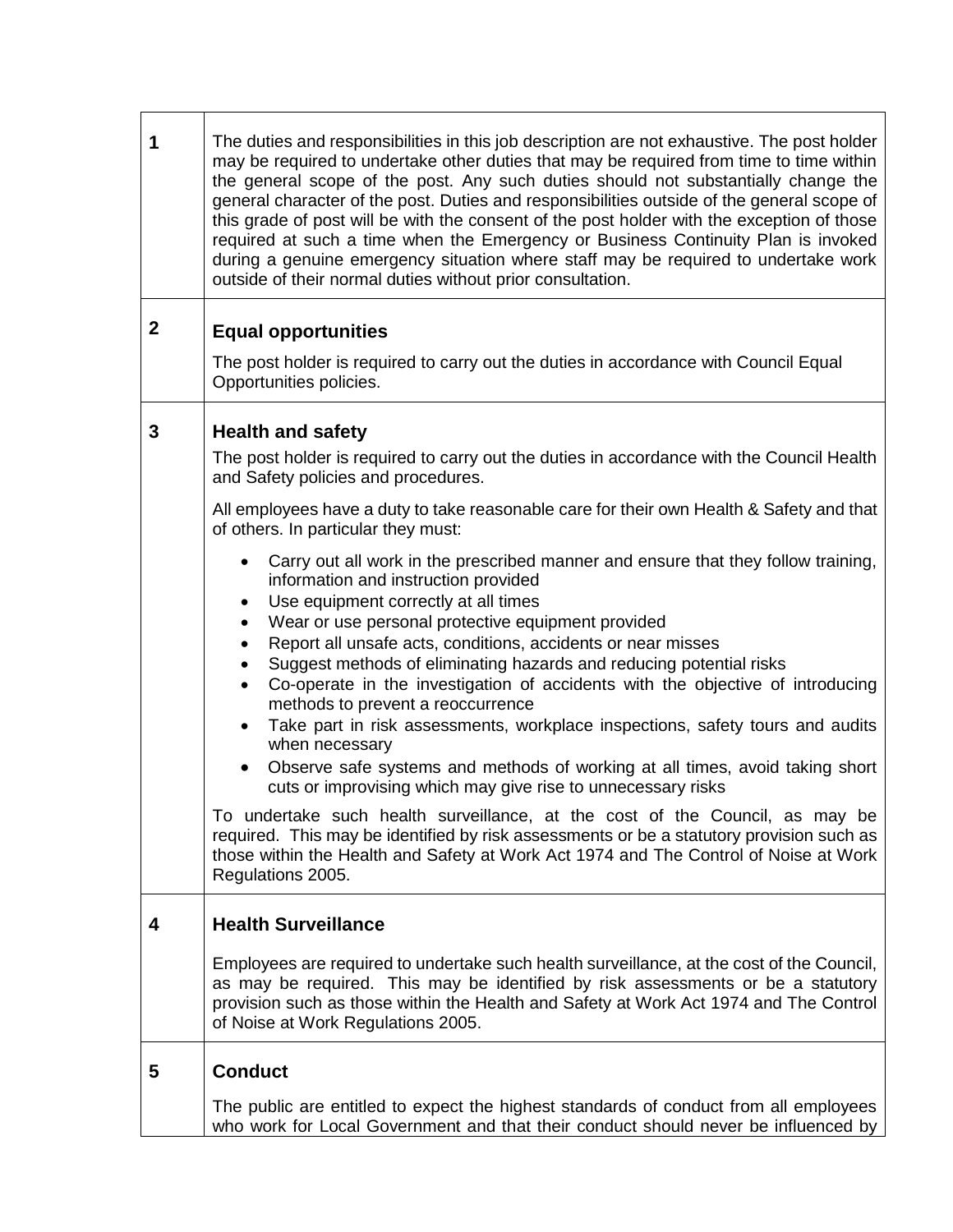|                | improper motives. Employees should always remember the responsibilities to the<br>community they serve and ensure courteous, efficient and impartial service to all groups<br>and individuals within the community.<br>Employees should be aware of the content of the Code of Conduct and ensure that they<br>act within the Code at all times.                                                                                                                                                                                                                                                           |                                                                                  |  |  |  |
|----------------|------------------------------------------------------------------------------------------------------------------------------------------------------------------------------------------------------------------------------------------------------------------------------------------------------------------------------------------------------------------------------------------------------------------------------------------------------------------------------------------------------------------------------------------------------------------------------------------------------------|----------------------------------------------------------------------------------|--|--|--|
| 6              | Information security & data protection                                                                                                                                                                                                                                                                                                                                                                                                                                                                                                                                                                     |                                                                                  |  |  |  |
|                | Employees should ensure that confidential material including material about individuals<br>is handled in accordance with the law.                                                                                                                                                                                                                                                                                                                                                                                                                                                                          |                                                                                  |  |  |  |
|                | computerised or manual.                                                                                                                                                                                                                                                                                                                                                                                                                                                                                                                                                                                    | Employees are individually responsible for any information in their care whether |  |  |  |
|                |                                                                                                                                                                                                                                                                                                                                                                                                                                                                                                                                                                                                            | All Council policies on these issues should be adhered to.                       |  |  |  |
| $\overline{7}$ | Safeguarding                                                                                                                                                                                                                                                                                                                                                                                                                                                                                                                                                                                               |                                                                                  |  |  |  |
|                | Employees have a responsibility to safeguard and promote the well-being of all<br>vulnerable adults, children and young people who participate in our services or whom<br>they come into contact with through discharging various functions. This includes<br>situations where the Council works directly with adult, service users who have care of<br>children. Employees should be able to identify abuse or neglect and understand their<br>responsibilities and what to do should they ever suspect or become aware that a child is<br>being neglected, is being abused or is likely to suffer abuse. |                                                                                  |  |  |  |
| 8              | <b>Values</b>                                                                                                                                                                                                                                                                                                                                                                                                                                                                                                                                                                                              |                                                                                  |  |  |  |
|                |                                                                                                                                                                                                                                                                                                                                                                                                                                                                                                                                                                                                            | We believe that everyone has a role to play in making our council successful.    |  |  |  |
|                | We expect everyone involved with Boston Borough Council to be:                                                                                                                                                                                                                                                                                                                                                                                                                                                                                                                                             |                                                                                  |  |  |  |
|                | open and honest with people<br>enthusiastic, positive and proud about working for Boston Borough Council<br>patient with people and take time to understand their concerns<br>approachable and clear with people<br>open to new ideas and willing to learn<br>caring and to treat people with respect, consistency and fairness<br>focused on customers                                                                                                                                                                                                                                                    |                                                                                  |  |  |  |
|                |                                                                                                                                                                                                                                                                                                                                                                                                                                                                                                                                                                                                            |                                                                                  |  |  |  |
|                | Job description written by<br>Name: M FISHER<br>Date: 10/07/2020                                                                                                                                                                                                                                                                                                                                                                                                                                                                                                                                           |                                                                                  |  |  |  |
|                | <b>Postholder:</b><br>Job description agreed by:<br>Date:                                                                                                                                                                                                                                                                                                                                                                                                                                                                                                                                                  |                                                                                  |  |  |  |